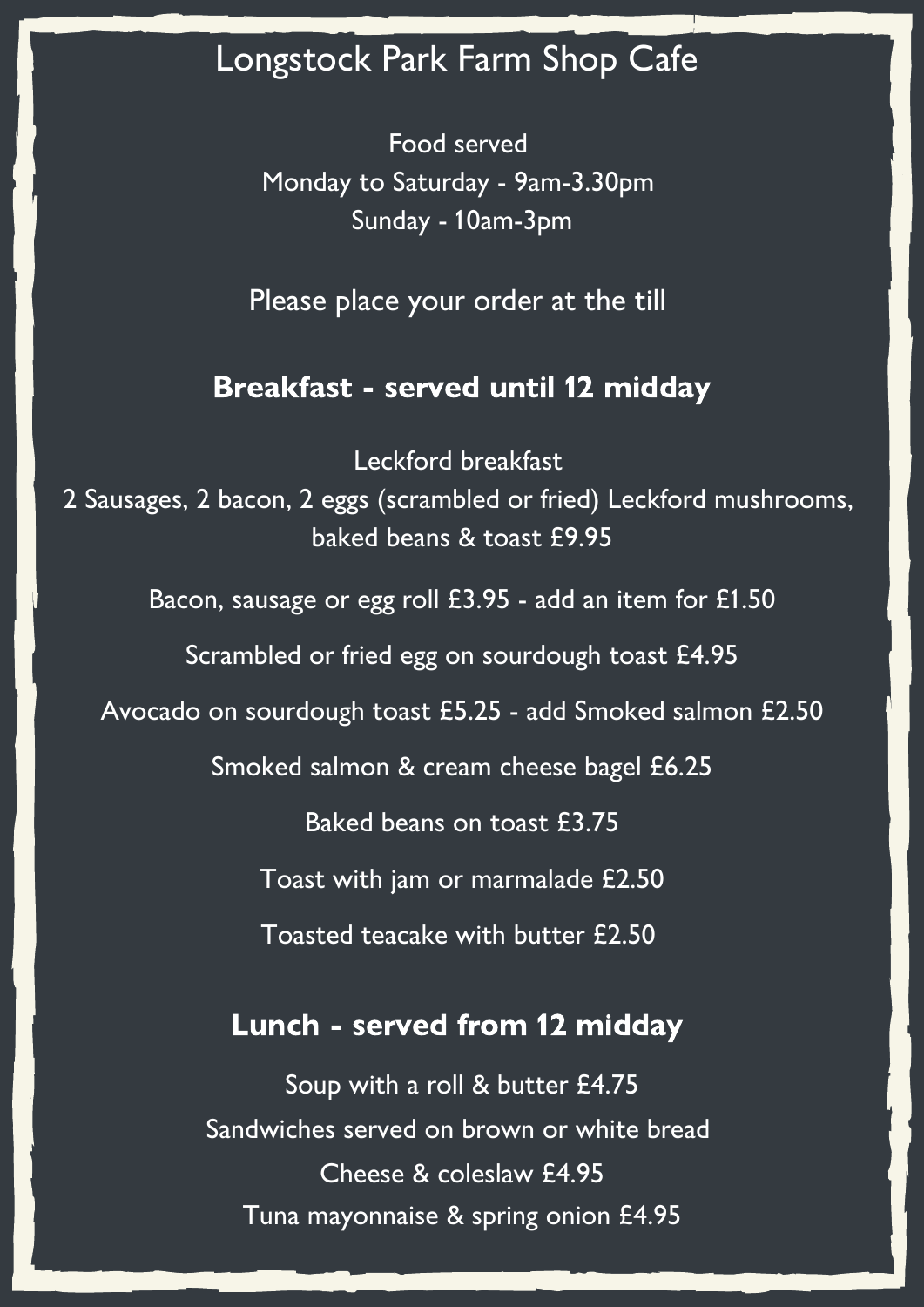## Longstock Park Farm Shop Cafe

Lunch - served from 12 midday Sandwiches served on brown or white bread

> Egg mayo & cress £4.95 Avocado, tomato & chilli jam £4.95 Fish Finger & tartare sauce £5.95 Roast Beef & horseradish £6.95 Prawn marie rose £6.95

Toasted panini served with coleslaw Bacon, brie and cranberry £6.95 Leckford mushroom and stilton £6.95 Tuna and cheese melt £6.95

Slow Baked Potato Served with coleslaw Prawn marie rose £7.95 Baked beans & cheese £6.95 Tuna mayonnaise & spring onion £6.95

Warm garlic and olive oil flatbread served with rocket Mozzarella, sun blushed tomatoes, artichokes & black olives £7.95

Local handmade roasted red pepper & feta cheese quiche served with rocket & coleslaw £6.95

> Beetroot, goats cheese & walnut salad with Yarty black garlic dressing £8.50